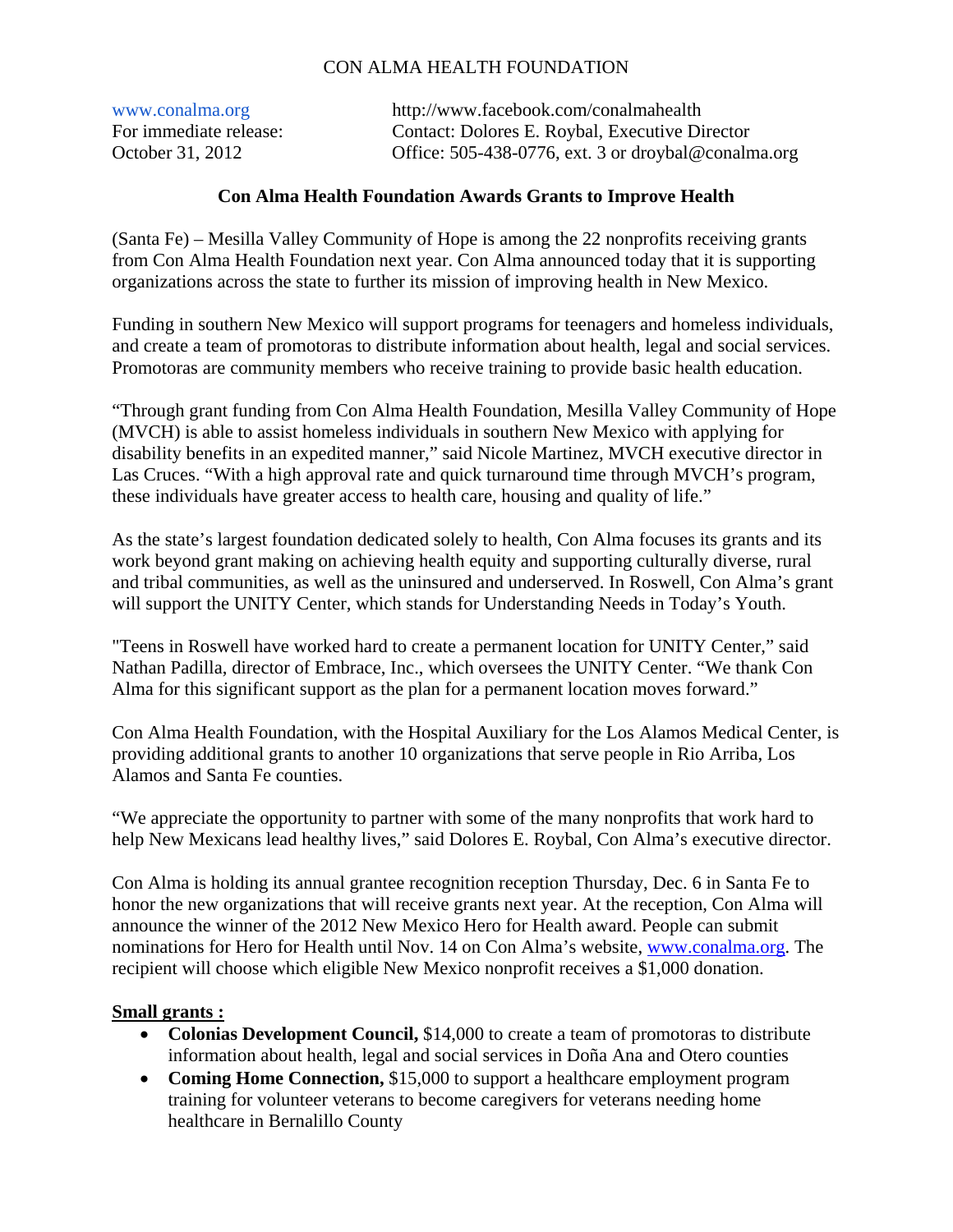- **Embrace, Inc.,** \$10,000 to work with local teens, community organizations and local government to create a teen center in Roswell
- **Eve's Fund for Native American Health Initiatives**, \$10,844 to support expansion and outreach of an age appropriate and culturally sensitive injury prevention program to Native youth on the Navajo Nation
- **Las Cumbres Community Services,** \$12,000 to expand services for grandparents raising grandchildren in Rio Arriba County
- **Mesilla Valley Community of Hope,** \$8,156 to improve access to health care for disabled homeless clients through advocacy and enrollment efforts in Doña Ana, Sierra, Otero and Luna counties
- **Mora Valley Community Health Services,** \$10,000 to support efforts to mobilize the community to address substance abuse in Mora and San Miguel counties
- New Mexico Asian Family Center, \$8,000 to support efforts to provide culturally appropriate resources and access to health services and education for New Mexico's Asian community
- New Mexico Direct Caregivers Coalition, \$7,500 to support policy and advocacy efforts to build and empower a diverse workforce of caregiver-advocates in New Mexico.
- **Notah Begay III Foundation, Inc.,** \$7,500 to promote a model of youth and community engagement to reduce childhood obesity and type 2 diabetes at San Felipe Pueblo.
- **University of New Mexico Foundation-KUNM FM 89.9,** \$10,000 to support the production of a radio program addressing poverty and public health in New Mexico
- The Wellness Coalition, \$12,000 to educate on and share the "Nonprofit Organizational" Capacity Assessment" model to assist rural nonprofits in becoming more effective

## **Northern New Mexico Health Grant Group:**

- **Boys and Girls Club del Norte**, \$15,000 to educate children and families in Chimayo on making healthy choices through the Healthy Habits for Life and Triple Play programs
- **Cancer Services of New Mexico**, \$10,000 to educate cancer patients/survivors and their caregivers about cancer treatment and survival through family cancer retreats
- **Coming Home Connection**, \$11,500 to train and place community volunteers to provide free and low-cost homecare to families in Los Alamos and Rio Arriba counties
- **Family Strengths Network**, \$6,500 for We Help Ourselves, which teaches children and youth how to be safe at home and school, in Los Alamos County public schools
- The Family YMCA, \$20,000 to support the Española YMCA Teen Center through activities that promote healthy lifestyles for teenagers
- **Interfaith LEAP**, \$15,000 to provide substance abuse prevention and access to behavioral health care services for youth and families in Rio Arriba County
- **Las Cumbres Community Services**, \$15,000 to support and expand services for grandparents raising grandchildren in Rio Arriba County
- **Los Alamos Lions Club**, \$12,000 to support a regional eye screening program for children ages 3-8 and support for adults and children that cannot afford eye exams
- **New Mexico Suicide Intervention Project**, \$10,000 to increase awareness of youth suicide risk factors and interventions available in Los Alamos County
- Self Help, \$10,000 to support its Immigrant Health Initiative providing advocacy and case management for immigrant clients serving Los Alamos and Rio Arriba counties

*Con Alma Health Foundation seeks to improve people's health status and access to health care services, and advocates for health policies to address the unmet health needs of New Mexico's*